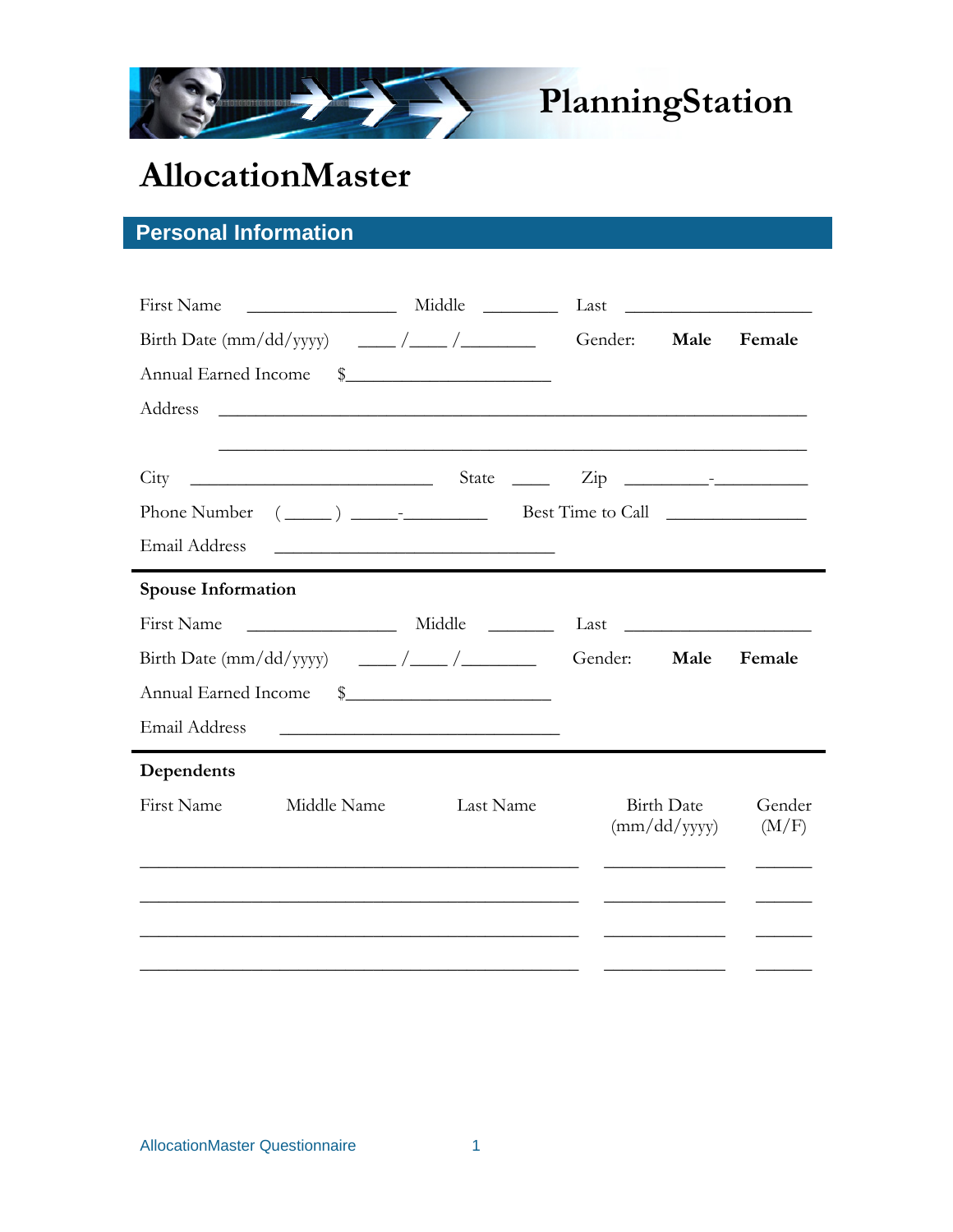# **Tax Rates**

*Provide the requested information. Your tax rates will be used to develop asset mixes and financial forecasts.* 

# **Current Tax Rates**

|                                                   | Federal       | <b>State</b>  |
|---------------------------------------------------|---------------|---------------|
| What is your current tax rate on ordinary income? |               | $\frac{0}{0}$ |
| What is your current tax rate on capital gains?   | $\frac{0}{0}$ | $\frac{0}{0}$ |
| What is your state of residence?                  |               |               |

# **Risk Tolerance**

#### **1. Risk Factor**

Before you make a decision on any investment, you need to consider how you feel about the prospect of potential loss of principal. This is a basic principle of investing: *the higher return you seek, the more risk you face*. Based on your feelings about risk and potential returns, your goal is to:

 A. Potentially increase my portfolio's value as quickly as possible while accepting higher levels of risk.

 B. Potentially increase my portfolio's value at a moderate pace while accepting moderate to high levels of risk.

C. Income is of primary concern while capital appreciation is a secondary goal.

D. Take as little risk as possible with my investment principal.

# **2. Investment Approach**

Which of the following statements best describes your overall approach to investing as a means of achieving your goals?

A. Seeking a relative level of stability in my overall investment portfolio.

 B. Attempting to moderately increase my investment value while reducing the potential for loss of principal.

 C. Pursue investment growth, accepting moderate to high levels of risk and principal fluctuation.

 D. Seek maximum long-term returns while accepting maximum risk with maximum principal fluctuation.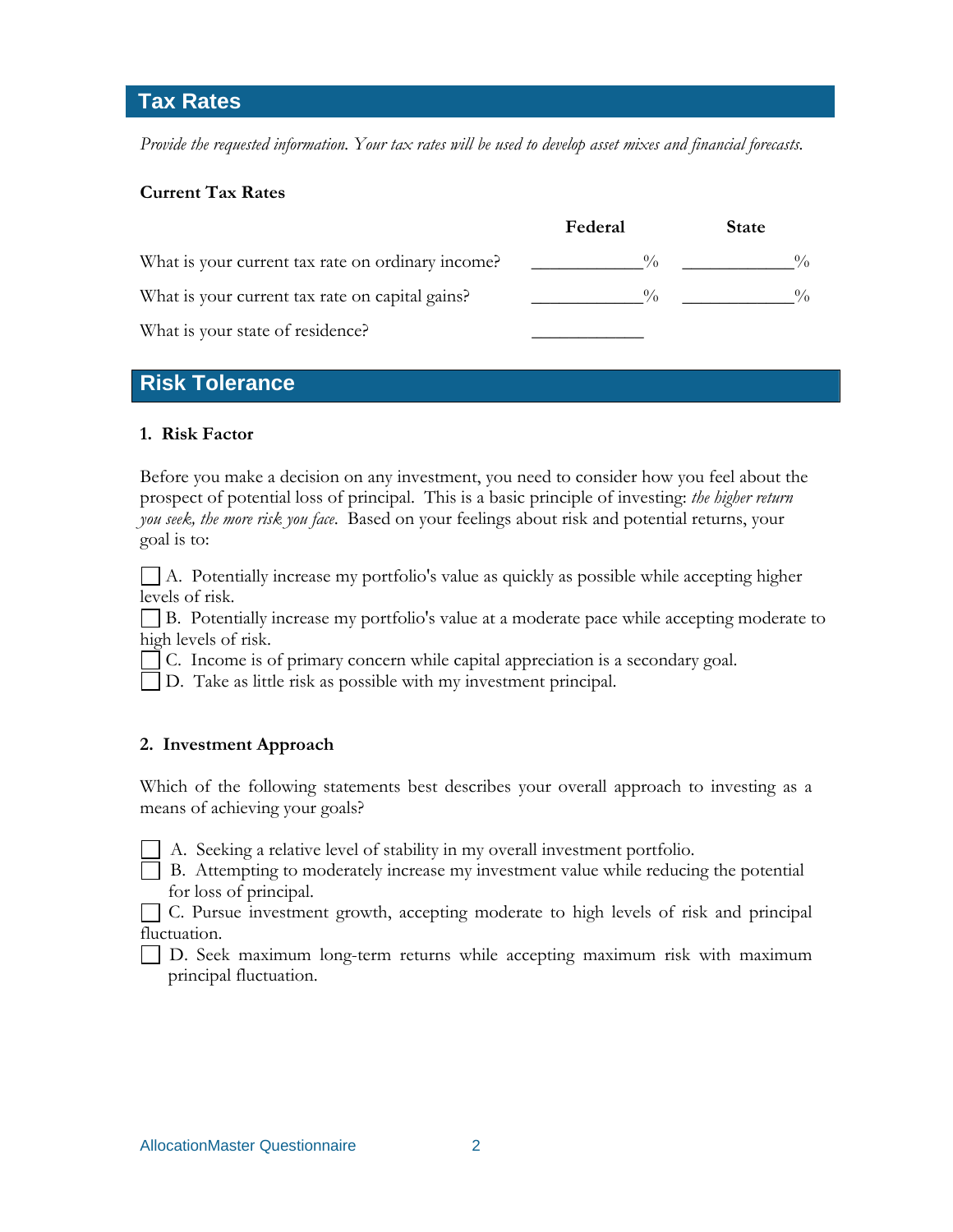# **3. Volatility**

The value of most investments fluctuates from year to year as well as over the short-term. How would you feel if an investment you had committed to for ten years lost 20% of its value during the first year?

A. I would be extremely concerned and would sell my investment.

B. I would be concerned and may consider selling my investment.

C. I would be concerned, but I would not consider selling my investment.

D. I would not be overly concerned given my long-term investment philosophy.

#### **4. Variation**

Realizing that any market-based investments may move up or down in value over time, with which of the hypothetical portfolios and volatility of hypothetical returns below would you feel most comfortable?

| Year 1 | Year 2  | Year 3 | Year <sub>4</sub> | Year 5 | Average        |
|--------|---------|--------|-------------------|--------|----------------|
|        |         |        |                   |        | Annual         |
| $3\%$  | $3\%$   | $3\%$  | $3\%$             | $3\%$  | $3\%$          |
| $2\%$  | $5\%$   | $6\%$  | $0\%$             | $7\%$  | $4\frac{0}{0}$ |
| $-6\%$ | $7\%$   | 21%    | $2\%$             | 8%     | $6\%$          |
| $9\%$  | $-11\%$ | 26%    | $3\%$             | 18%    | $9\%$          |
| 14%    | $-21\%$ | 40%    | $-4\%$            | 31%    | 12%            |

# **5. Investment Experience**

What is your overall knowledge of investments?

 $\vert$  A. LOW – I have very little investment experience outside of bank savings accounts, money market funds and certificates of deposit (CDs).

 B. MEDIUM – I have some experience investing in mutual funds or individual stocks and bonds.

 $\vert$  C. HIGH – I have been an active participant in the stock market and understand that all investments, including international markets, can be volatile and unpredictable.

# **6. Time Horizon**

An important consideration when making investment decisions is where you are in your financial life cycle and how long you have before you will need to start withdrawing the assets. Through consultation with your Financial Advisor, please indicate your portfolio's appropriate time horizon. A multi-stage time horizon would indicate that you have several goals in the future that may require withdrawals at different times that your investment portfolio needs to address.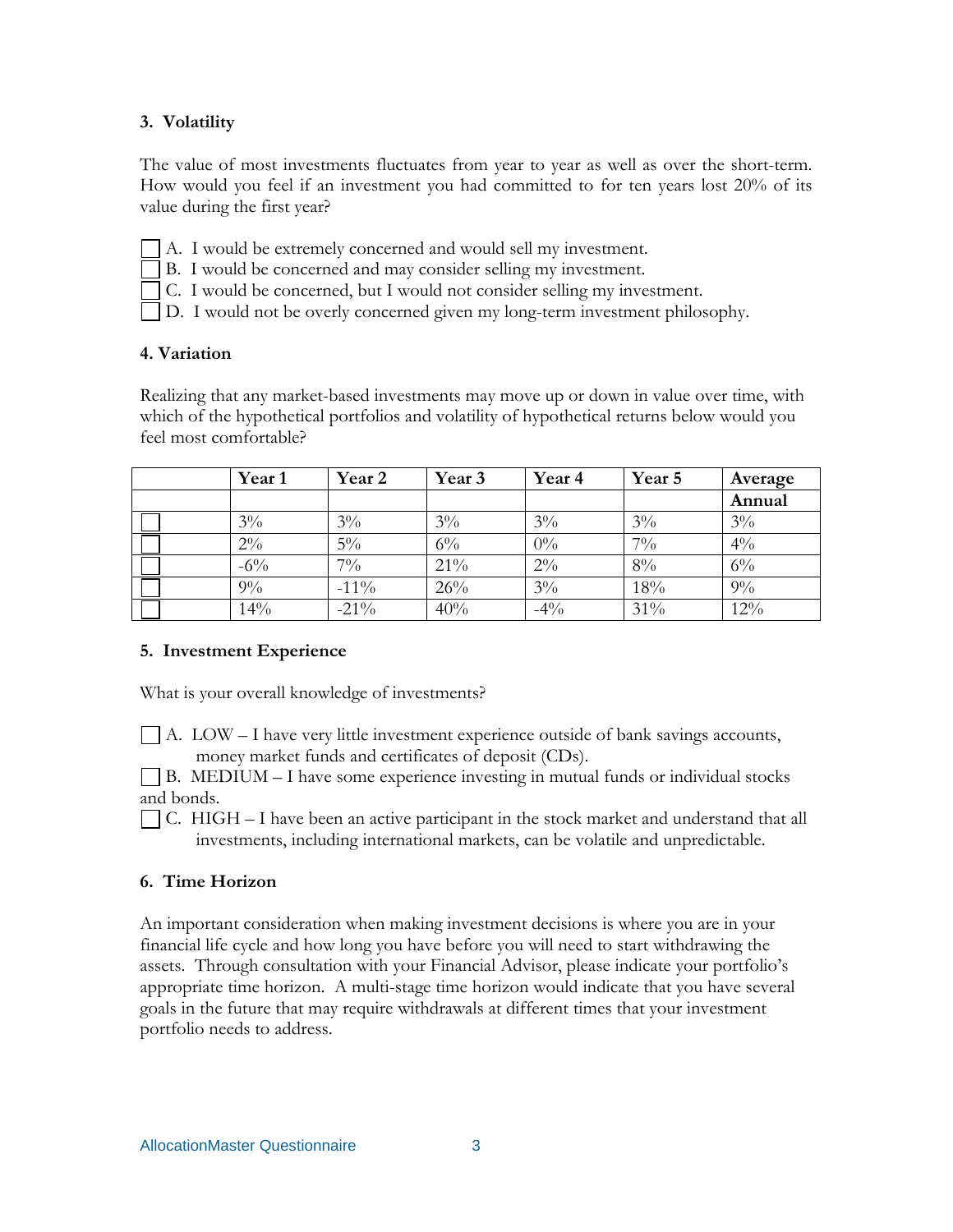

#### **(Time Horizon – continued)**

 A. Short (1-4 Years) B. Long (5-10+ Years) C. Multi-stage

# **7. Primary Goal**

Please indicate approximately how many years from today until you reach your primary goal.

 A. Within 1 to 4 years B. Within 5 to 10 years

C. Within 11 to 20 years

D. More than 20 years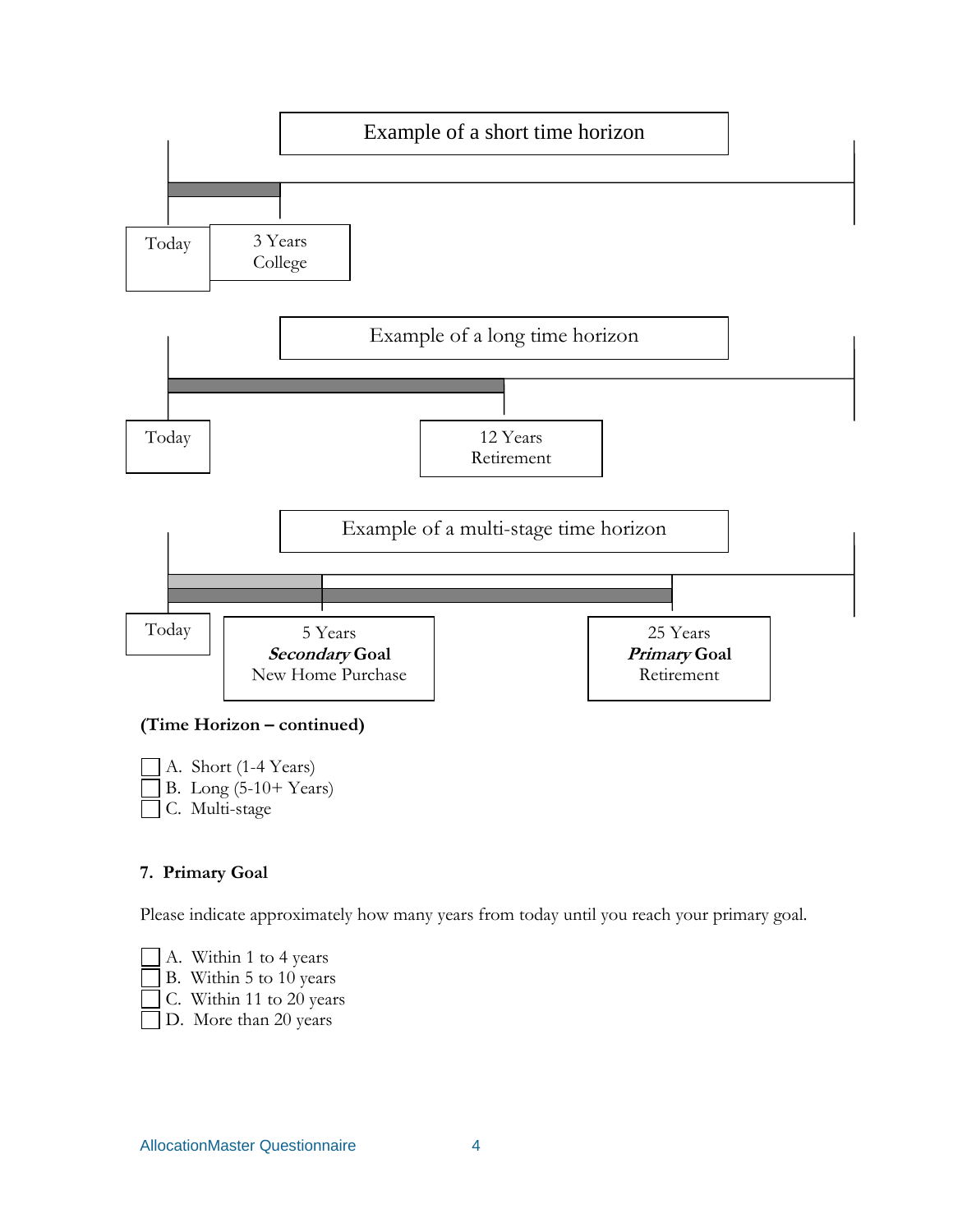#### **8. Secondary Goal**

Some investors have a multi-stage time horizon with several goals for their portfolio. Please indicate approximately how many years from today until you reach your secondary goal.

- A. Not applicable, I only have a single stage time horizon.
- B. Within 1 to 4 years
- C. Within 5 to 10 years
- D. More than 10 years

# **9. Age**

What is your current age range?

- A. Under 35
- B. Between 36 to 45
- C. Between 46 to 55
- D. Between 56 to 70
	- E. Over 70

# **10. Investment Earnings**

Based on your current and estimated future income needs, what percentage of your investment earnings do you think you would be able to reinvest?

- A. Reinvest 100 percent of my investment earnings.
- B. Reinvest 20 to 80 percent of my investment earnings.
- $\Box$  C. Reinvest 0% (receive all investment earnings for cash flow).
- D. My investment earnings will not be sufficient and I will need to withdrawal principal.

# **11. Investment Value**

What is the current value of your total investment portfolio? Please include the value of all your investments, including CDs, 401(k)s, 403(b)s, IRAs, annuities, etc.

- A. More than \$1,000,000**\***
- B. \$500,001 to \$1,000,000
- C. \$300,001 to \$500,000
- D. \$100,000 to \$300,000
- E. Less than \$100,000

# **\* Alternative investments may be recommended in your portfolio.**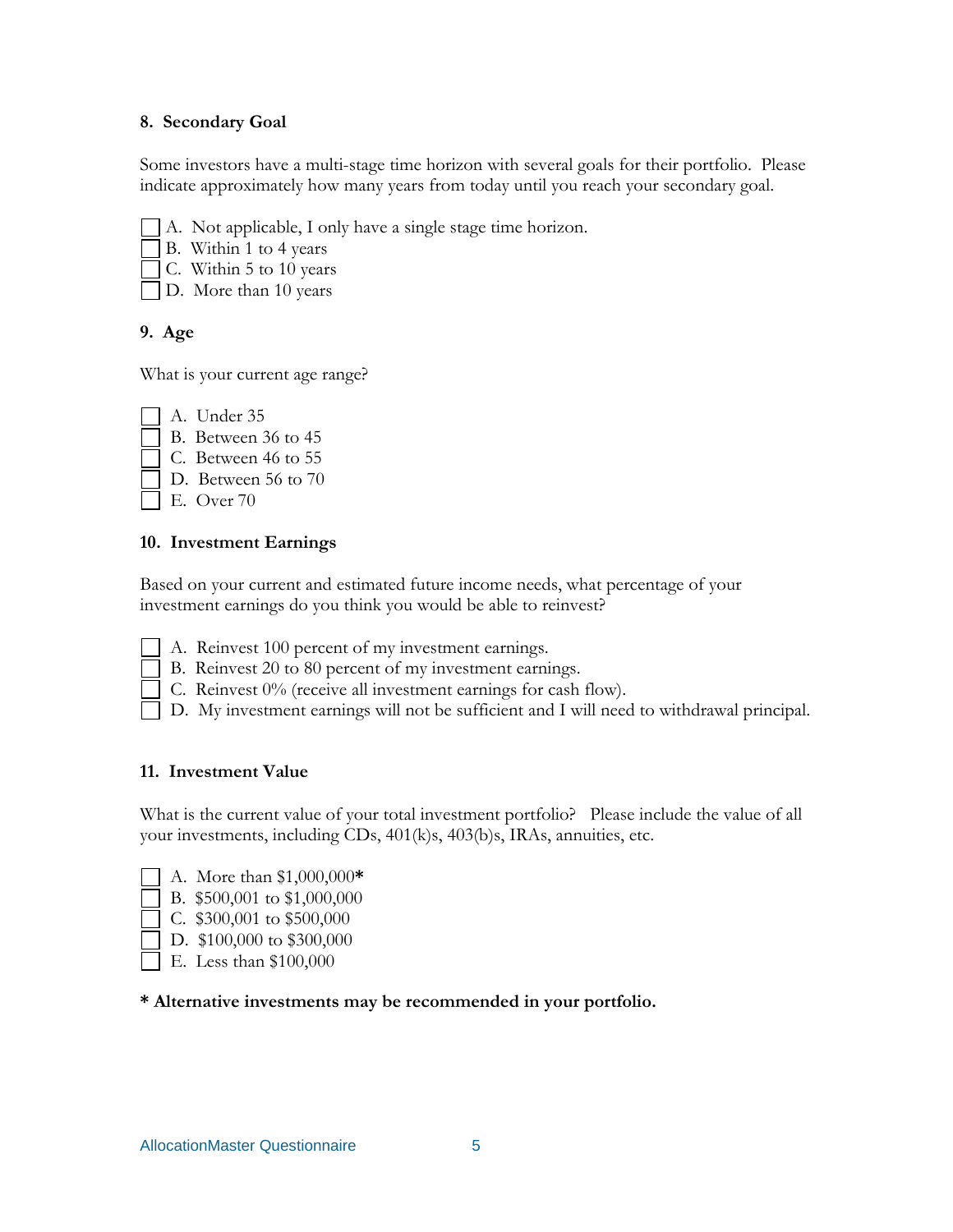# **12. Living Expense**

Emergencies such as accidents, illnesses, hospitalizations, job loss, etc. can occur. In the event you faced an emergency, how many months of your total annual living expenses could be covered by your current liquid investments (such as savings/checking accounts, CDs with maturities less than six months, etc.)?

- 
- A. More than 12 months, or not a concern B. Between 4 and 12 months
- C. Less than 4 months, or already withdrawing

# **13. Household Income**

Total earnings, which includes earned and investment income, is a requirement when assessing your risk tolerance and determining allocation of assets. What is your total annual household income (including interest and tax deferred income)?

- A. More than \$200,000
- B. \$150,000 to \$199,999
- C. \$100,000 to \$149,999
- D. \$50,000 to \$99,999

E. Less than \$49,999

# **14. Income Saving**

The percentage of your total income that you currently save is approximately:

- A. I do not currently save any income.
- B. Between 2% 7%
- C. Between 7% 12%
- D. Greater than  $12\%$

# **15. Future Earnings**

In the next five years, you expect that your earned income will probably:

- A. Decrease
- B. Stay about the same
- C. Increase modestly
- D. Increase significantly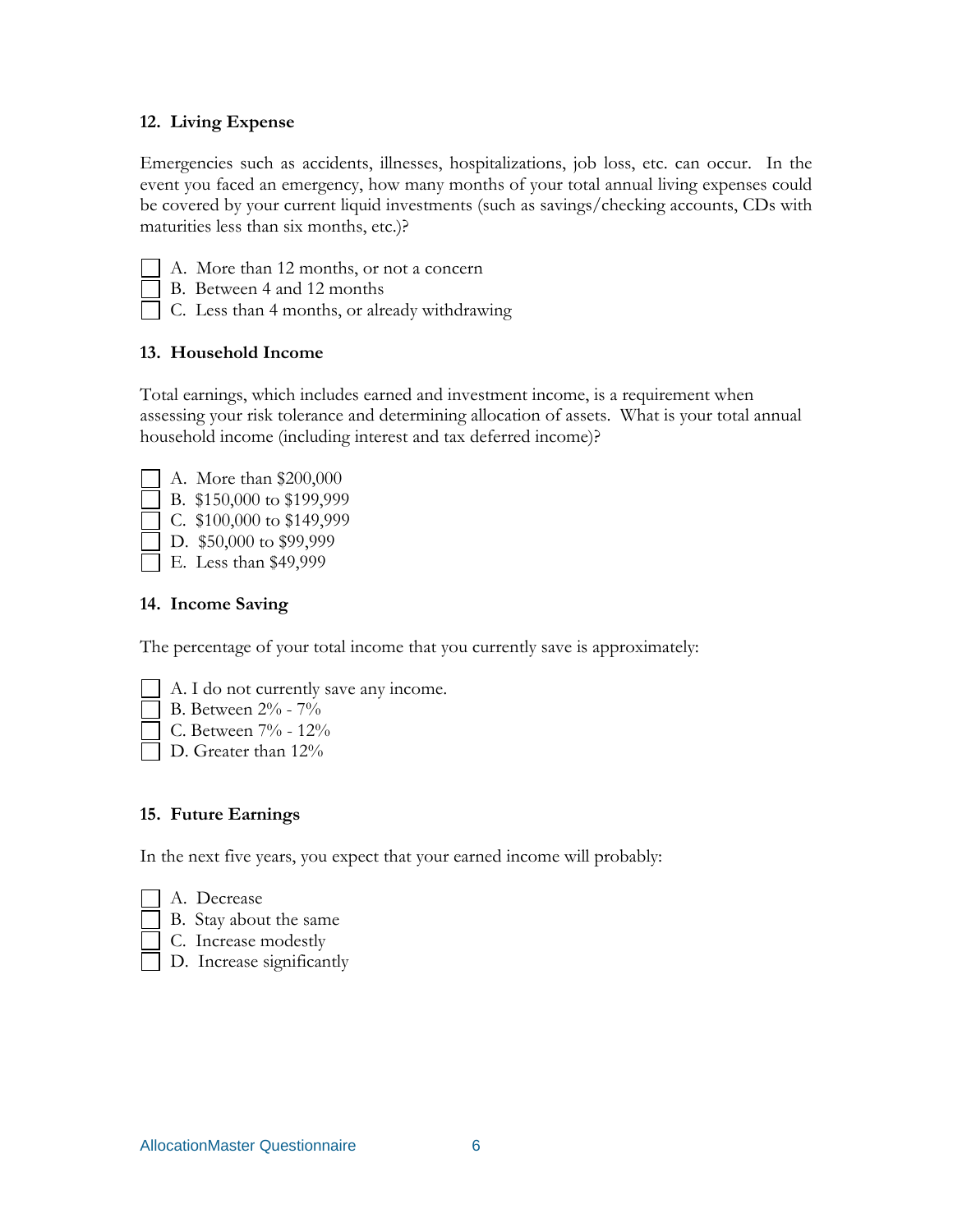# **Portfolio Holdings**

Provide as much of the requested information as possible about your current portfolio holdings. (Account statements may be attached for your convenience.)

#### **Non-Qualified Assets**

(Examples: Stock, Bond, CD, Mutual Fund, Money Market, REIT, UIT, etc.)

| Product Name | Symbol Market Value Cost Basis                                                                                                                                                                                                                                                                                                                                                                                                                                                                                                 |  |
|--------------|--------------------------------------------------------------------------------------------------------------------------------------------------------------------------------------------------------------------------------------------------------------------------------------------------------------------------------------------------------------------------------------------------------------------------------------------------------------------------------------------------------------------------------|--|
|              | $\frac{1}{2}$ $\frac{1}{2}$ $\frac{1}{2}$ $\frac{1}{2}$ $\frac{1}{2}$ $\frac{1}{2}$ $\frac{1}{2}$ $\frac{1}{2}$ $\frac{1}{2}$ $\frac{1}{2}$ $\frac{1}{2}$ $\frac{1}{2}$ $\frac{1}{2}$ $\frac{1}{2}$ $\frac{1}{2}$ $\frac{1}{2}$ $\frac{1}{2}$ $\frac{1}{2}$ $\frac{1}{2}$ $\frac{1}{2}$ $\frac{1}{2}$ $\frac{1}{2}$                                                                                                                                                                                                            |  |
|              | $\begin{picture}(20,10) \put(0,0){\vector(1,0){100}} \put(15,0){\vector(1,0){100}} \put(15,0){\vector(1,0){100}} \put(15,0){\vector(1,0){100}} \put(15,0){\vector(1,0){100}} \put(15,0){\vector(1,0){100}} \put(15,0){\vector(1,0){100}} \put(15,0){\vector(1,0){100}} \put(15,0){\vector(1,0){100}} \put(15,0){\vector(1,0){100}} \put(15,0){\vector(1,0){100}} \$                                                                                                                                                            |  |
|              | $\begin{tabular}{c} - & \textit{``}\end{tabular} \begin{tabular}{c} \textit{``}\end{tabular} \begin{tabular}{c} \textit{``}\end{tabular} \begin{tabular}{c} \textit{``}\end{tabular} \begin{tabular}{c} \textit{``}\end{tabular} \end{tabular} \begin{tabular}{c} \textit{``}\end{tabular} \begin{tabular}{c} \textit{``}\end{tabular} \end{tabular} \begin{tabular}{c} \textit{``}\end{tabular} \end{tabular} \begin{tabular}{c} \textit{``}\end{tabular} \end{tabular} \begin{tabular}{c} \textit{``}\end{tabular} \end{tab$ |  |
|              | $\frac{1}{2}$ $\frac{1}{2}$ $\frac{1}{2}$ $\frac{1}{2}$ $\frac{1}{2}$ $\frac{1}{2}$ $\frac{1}{2}$ $\frac{1}{2}$ $\frac{1}{2}$ $\frac{1}{2}$ $\frac{1}{2}$ $\frac{1}{2}$ $\frac{1}{2}$ $\frac{1}{2}$ $\frac{1}{2}$ $\frac{1}{2}$ $\frac{1}{2}$ $\frac{1}{2}$ $\frac{1}{2}$ $\frac{1}{2}$ $\frac{1}{2}$ $\frac{1}{2}$                                                                                                                                                                                                            |  |
|              | $\frac{1}{2}$ $\frac{1}{2}$ $\frac{1}{2}$ $\frac{1}{2}$ $\frac{1}{2}$ $\frac{1}{2}$ $\frac{1}{2}$ $\frac{1}{2}$ $\frac{1}{2}$ $\frac{1}{2}$ $\frac{1}{2}$ $\frac{1}{2}$ $\frac{1}{2}$ $\frac{1}{2}$ $\frac{1}{2}$ $\frac{1}{2}$ $\frac{1}{2}$ $\frac{1}{2}$ $\frac{1}{2}$ $\frac{1}{2}$ $\frac{1}{2}$ $\frac{1}{2}$                                                                                                                                                                                                            |  |
|              | $\frac{1}{2}$ $\frac{1}{2}$ $\frac{1}{2}$ $\frac{1}{2}$ $\frac{1}{2}$ $\frac{1}{2}$ $\frac{1}{2}$ $\frac{1}{2}$ $\frac{1}{2}$ $\frac{1}{2}$ $\frac{1}{2}$ $\frac{1}{2}$ $\frac{1}{2}$ $\frac{1}{2}$ $\frac{1}{2}$ $\frac{1}{2}$ $\frac{1}{2}$ $\frac{1}{2}$ $\frac{1}{2}$ $\frac{1}{2}$ $\frac{1}{2}$ $\frac{1}{2}$                                                                                                                                                                                                            |  |
|              | $\frac{1}{2}$ $\frac{1}{2}$ $\frac{1}{2}$ $\frac{1}{2}$ $\frac{1}{2}$ $\frac{1}{2}$ $\frac{1}{2}$ $\frac{1}{2}$ $\frac{1}{2}$ $\frac{1}{2}$ $\frac{1}{2}$ $\frac{1}{2}$ $\frac{1}{2}$ $\frac{1}{2}$ $\frac{1}{2}$ $\frac{1}{2}$ $\frac{1}{2}$ $\frac{1}{2}$ $\frac{1}{2}$ $\frac{1}{2}$ $\frac{1}{2}$ $\frac{1}{2}$                                                                                                                                                                                                            |  |
|              | $\sim$ \$                                                                                                                                                                                                                                                                                                                                                                                                                                                                                                                      |  |
|              |                                                                                                                                                                                                                                                                                                                                                                                                                                                                                                                                |  |

# **Qualified Assets**

(Examples: IRA, SEP IRA, 401(k), Profit Sharing, ESOP, Keogh, SIMPLE, Tax Sheltered Annuity, etc.)

| Product Name | Symbol Market Value Cost Basis |                                                                                                                                                                                                                                                                                                                                                                              |
|--------------|--------------------------------|------------------------------------------------------------------------------------------------------------------------------------------------------------------------------------------------------------------------------------------------------------------------------------------------------------------------------------------------------------------------------|
|              | $\frac{1}{2}$                  | $\frac{1}{2}$                                                                                                                                                                                                                                                                                                                                                                |
|              | $\frac{1}{2}$                  | $\frac{1}{2}$                                                                                                                                                                                                                                                                                                                                                                |
|              | $\frac{1}{2}$                  | $\frac{1}{2}$                                                                                                                                                                                                                                                                                                                                                                |
|              | $\frac{1}{2}$                  | $\frac{1}{2}$                                                                                                                                                                                                                                                                                                                                                                |
|              | $\frac{1}{2}$                  | $\frac{1}{2}$                                                                                                                                                                                                                                                                                                                                                                |
|              | $\frac{1}{2}$                  | $\frac{\S_{\frac{1}{2}}}{\S_{\frac{1}{2}}}{\S_{\frac{1}{2}}}{\S_{\frac{1}{2}}}{\S_{\frac{1}{2}}}{\S_{\frac{1}{2}}}{\S_{\frac{1}{2}}}{\S_{\frac{1}{2}}}{\S_{\frac{1}{2}}}{\S_{\frac{1}{2}}}{\S_{\frac{1}{2}}}{\S_{\frac{1}{2}}}{\S_{\frac{1}{2}}}{\S_{\frac{1}{2}}}{\S_{\frac{1}{2}}}{\S_{\frac{1}{2}}}{\S_{\frac{1}{2}}}{\S_{\frac{1}{2}}}{\S_{\frac{1}{2}}}{\S_{\frac{1}{2$ |
|              | \$                             | \$_                                                                                                                                                                                                                                                                                                                                                                          |
|              | \$                             |                                                                                                                                                                                                                                                                                                                                                                              |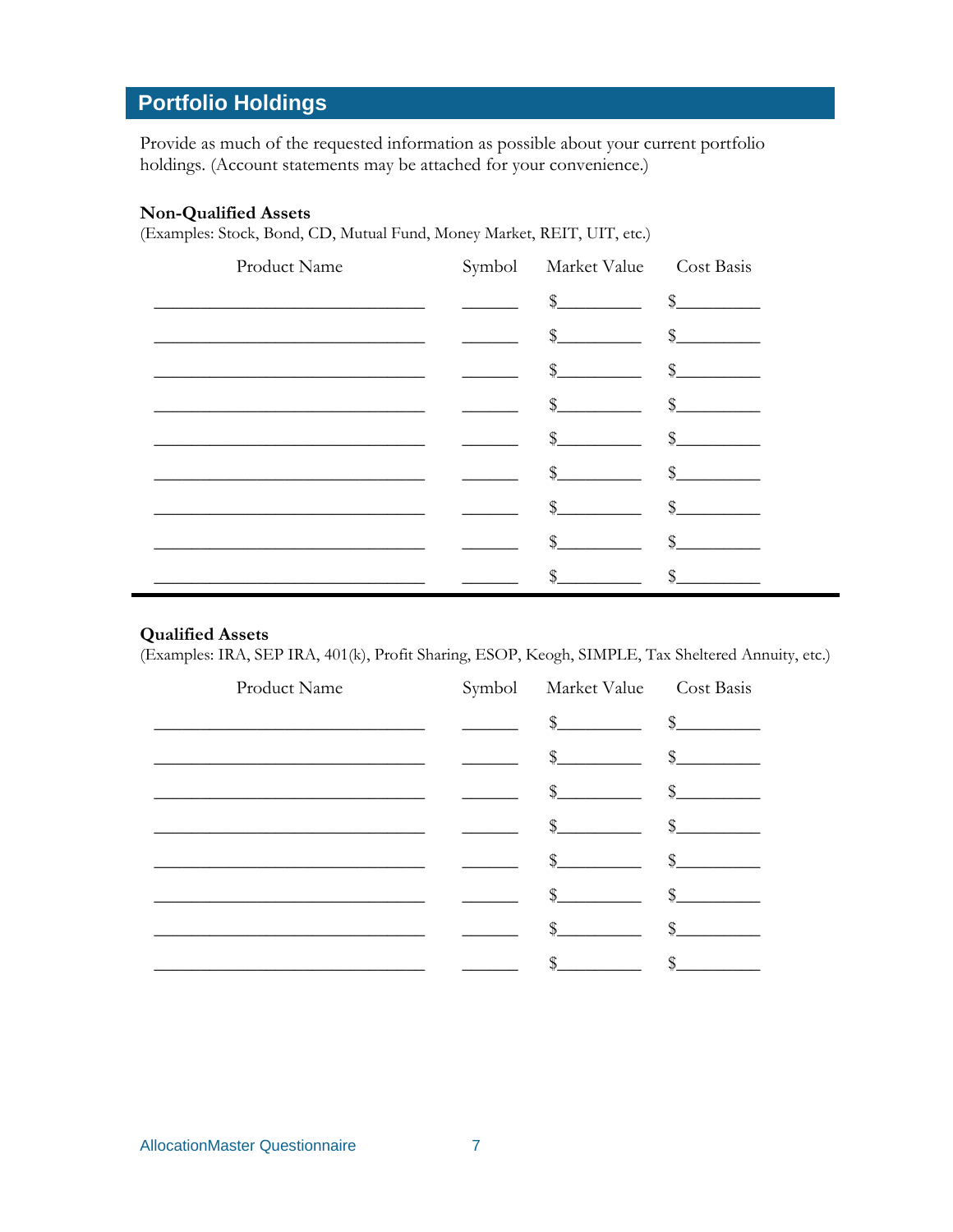# Non-Qualified Tax-Deferred Assets

(Examples: Commercial Annuity, Non-Qualified Deferred Compensation, etc.)

| Product Name                      | Symbol | Market Value  | Cost basis        |
|-----------------------------------|--------|---------------|-------------------|
|                                   |        | $\oint$       | $\oint$           |
|                                   |        | $\frac{1}{2}$ | $\frac{1}{2}$     |
|                                   |        | $\frac{1}{2}$ | $\frac{1}{2}$     |
|                                   |        | $\oint$       | $\frac{1}{2}$     |
|                                   |        | \$            | $\mathcal{S}_{1}$ |
|                                   |        | $\frac{1}{2}$ | \$                |
|                                   |        | $\frac{1}{2}$ | $\frac{1}{2}$     |
|                                   |        | $\frac{1}{2}$ | $\frac{1}{2}$     |
| the company of the company of the |        | $\frac{1}{2}$ | $\mathcal{S}_{1}$ |
|                                   |        |               |                   |
|                                   |        |               |                   |
|                                   |        |               |                   |
|                                   |        |               |                   |
|                                   |        |               |                   |
|                                   |        |               |                   |
|                                   |        |               |                   |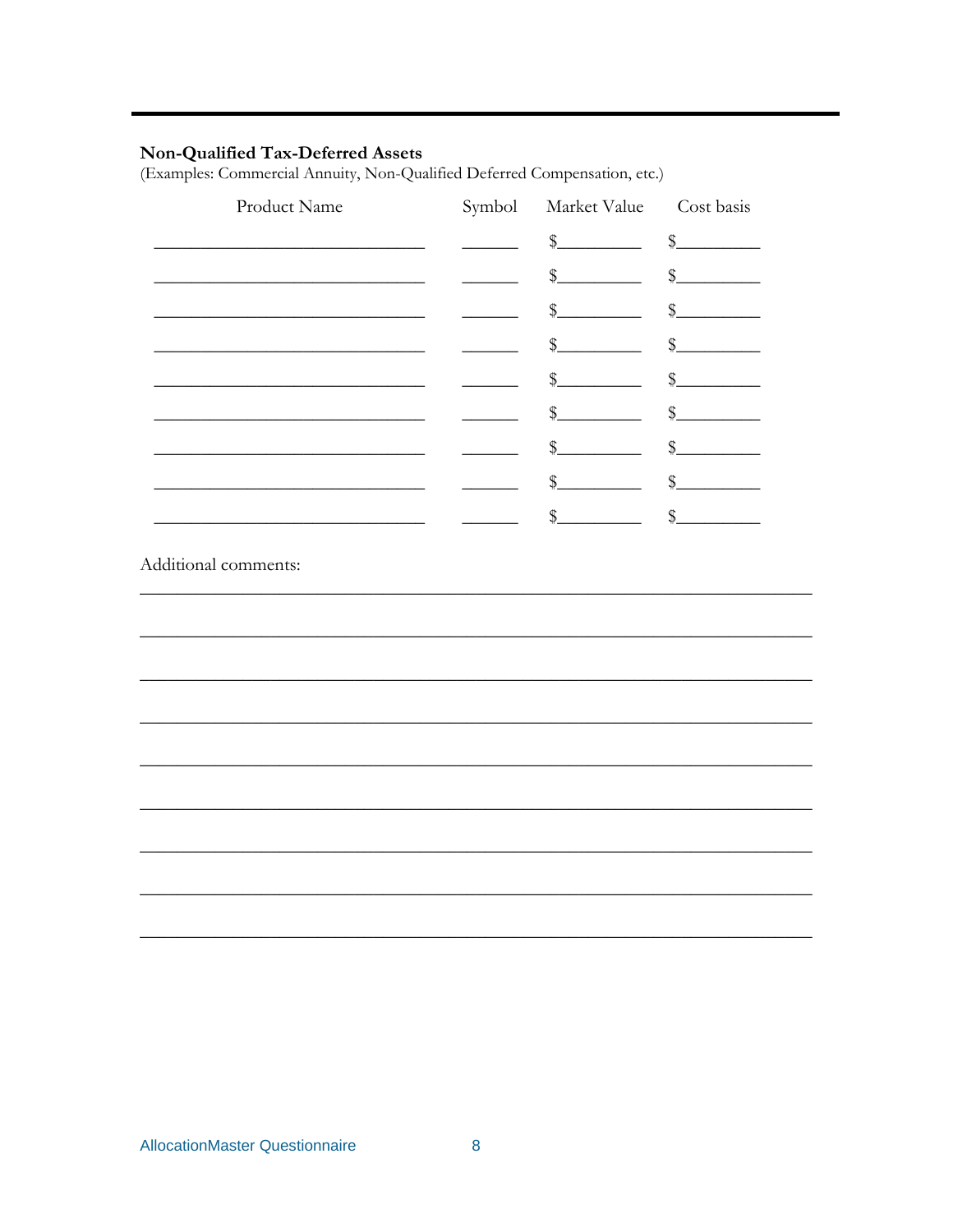# **Financial Goals**

- A. Retirement
- 
- 
- 

# **Investment Experience**

What is your primary financial goal? What is your secondary financial goal?

| A. Retirement     | A. Retirement     |
|-------------------|-------------------|
| B. Current Income | B. Current Income |

- C. Education C. Education
- D. Long-term Wealth Accumulation D. Long-term Wealth Accumulation

Please circle your experience level and length of time description for each investment type below.

|                         | <b>Experience Level</b>     | <b>Years of Experience</b>           |
|-------------------------|-----------------------------|--------------------------------------|
| <b>Stocks</b>           | None / Moderate / Extensive | 0 to 2yrs $/$ 2 to 5yrs $/$ 5+ years |
| <b>Bonds</b>            | None / Moderate / Extensive | 0 to 2yrs $/$ 2 to 5yrs $/$ 5+ years |
| Options/Futures         | None / Moderate / Extensive | 0 to 2yrs $/$ 2 to 5yrs $/$ 5+ years |
| Mutual Funds            | None / Moderate / Extensive | 0 to 2yrs $/$ 2 to 5yrs $/$ 5+ years |
| Annuities               | None / Moderate / Extensive | 0 to 2yrs $/$ 2 to 5yrs $/$ 5+ years |
| Separately Managed      | None / Moderate / Extensive | 0 to 2yrs $/$ 2 to 5yrs $/$ 5+ years |
| Accounts                |                             |                                      |
| Alternative Investments | None / Moderate / Extensive | 0 to 2yrs / 2 to 5yrs / 5+ years     |

# **Portfolio Constraints**

**\*\*Please note that the constraints, restrictions and comments noted below are for data gathering purposes only.** 

# **Liquidity Constraints**

How would you describe your portfolio's liquidity requirements?

|  | A. Low     |
|--|------------|
|  | B. Average |
|  | C. High    |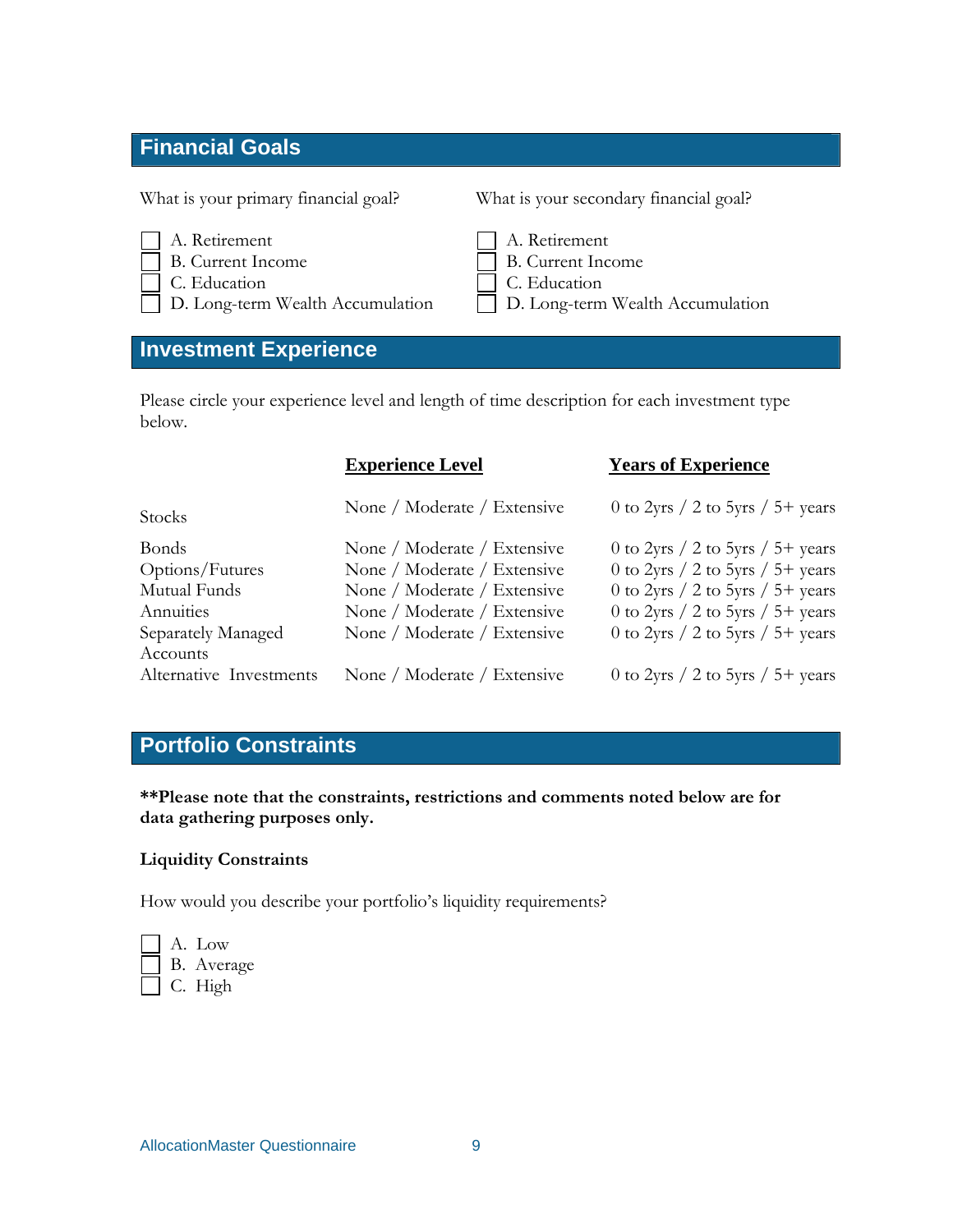Will the investment earnings for this portfolio be needed to meet some or all of your expenses?

 A. Yes B. No

If you answered "Yes", what are the approximate annual expenses this portfolio will need to address? \_\_\_\_\_\_\_\_\_\_\_\_\_\_\_\_\_\_\_\_\_\_\_\_\_\_\_\_\_\_\_\_\_\_\_\_\_\_\_\_\_\_\_\_\_\_\_\_\_\_\_\_\_\_\_\_\_\_\_\_\_\_\_\_

Do you anticipate the need to withdraw a significant portion of your portfolio's value within the next ten years to meet a financial goal such as starting a business, purchasing real estate, college education funding or travel?

\_\_\_\_\_\_\_\_\_\_\_\_\_\_\_\_\_\_\_\_\_\_\_\_\_\_\_\_\_\_\_\_\_\_\_\_\_\_\_\_\_\_\_\_\_\_\_\_\_\_\_\_\_\_\_\_\_\_\_\_\_\_\_\_\_\_\_\_\_\_\_\_ \_\_\_\_\_\_\_\_\_\_\_\_\_\_\_\_\_\_\_\_\_\_\_\_\_\_\_\_\_\_\_\_\_\_\_\_\_\_\_\_\_\_\_\_\_\_\_\_\_\_\_\_\_\_\_\_\_\_\_\_\_\_\_\_\_\_\_\_\_\_\_\_



If you answered "Yes", please explain below:

Additional comments:

#### **Alternative Investment Considerations**

Do you have more than \$1,000,000 in investment assets?

 A. Yes**\*** B. No

**\*By answering "Yes", alternative investments may be recommended in your portfolio.** 

Comments:

# **Tax Constraints**

Are there any important tax considerations or issues that should be taken into account when constructing this portfolio?

\_\_\_\_\_\_\_\_\_\_\_\_\_\_\_\_\_\_\_\_\_\_\_\_\_\_\_\_\_\_\_\_\_\_\_\_\_\_\_\_\_\_\_\_\_\_\_\_\_\_\_\_\_\_\_\_\_\_\_\_\_\_\_\_\_\_\_\_\_\_\_\_\_\_\_\_\_\_ \_\_\_\_\_\_\_\_\_\_\_\_\_\_\_\_\_\_\_\_\_\_\_\_\_\_\_\_\_\_\_\_\_\_\_\_\_\_\_\_\_\_\_\_\_\_\_\_\_\_\_\_\_\_\_\_\_\_\_\_\_\_\_\_\_\_\_\_\_\_\_\_\_\_\_\_\_\_ \_\_\_\_\_\_\_\_\_\_\_\_\_\_\_\_\_\_\_\_\_\_\_\_\_\_\_\_\_\_\_\_\_\_\_\_\_\_\_\_\_\_\_\_\_\_\_\_\_\_\_\_\_\_\_\_\_\_\_\_\_\_\_\_\_\_\_\_\_\_\_\_\_\_\_\_\_\_

|  | ′es*<br>Y |
|--|-----------|
|  |           |

**\* By answering "Yes," tax-exempt bonds may be recommended in your portfolio.**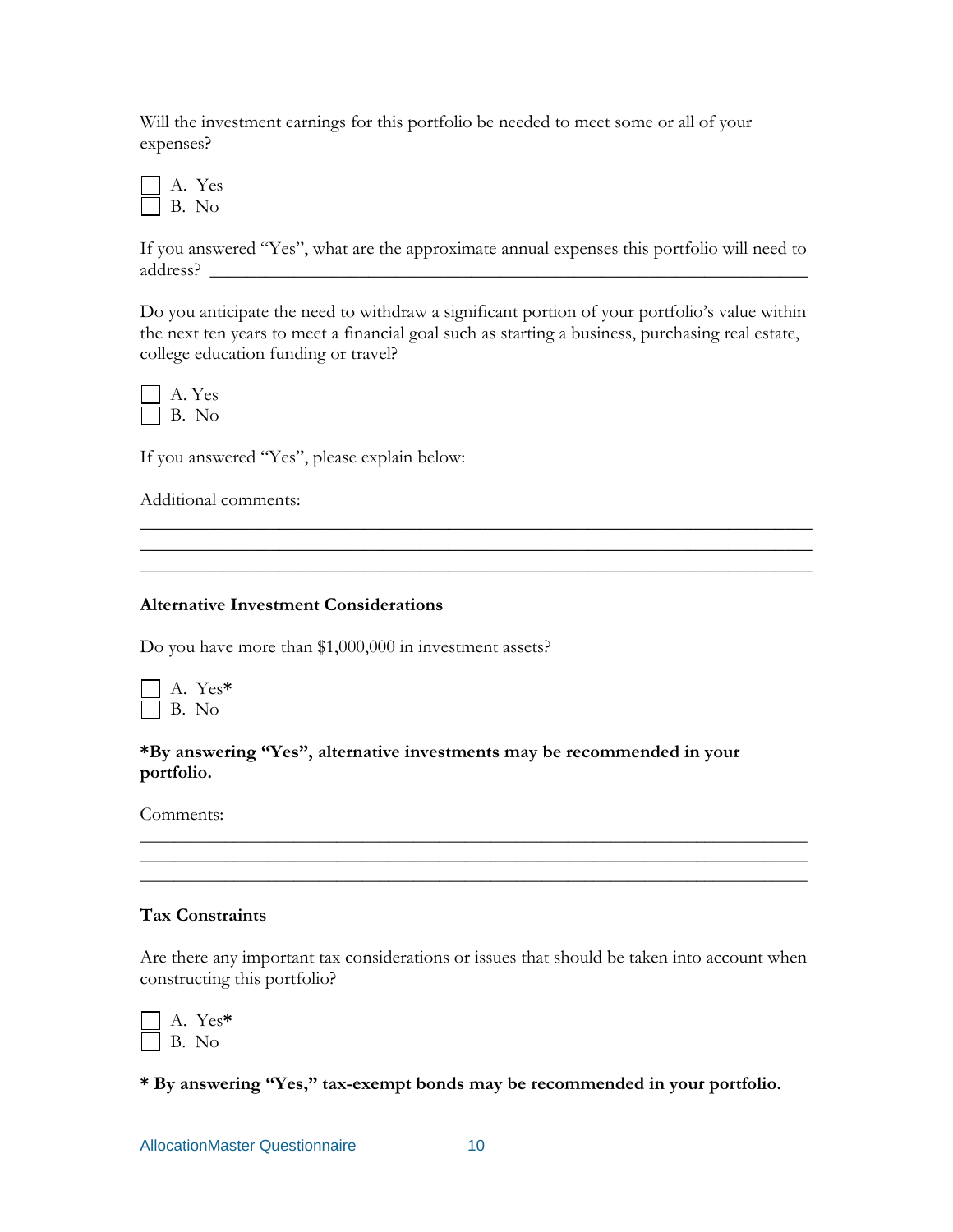Comments:

#### **Legal and Regulatory Constraints**

Are there any legal and regulatory concerns that would present an issue in the construction of the portfolio?

\_\_\_\_\_\_\_\_\_\_\_\_\_\_\_\_\_\_\_\_\_\_\_\_\_\_\_\_\_\_\_\_\_\_\_\_\_\_\_\_\_\_\_\_\_\_\_\_\_\_\_\_\_\_\_\_\_\_\_\_\_\_\_\_\_\_\_\_\_\_\_\_\_\_\_\_\_\_ \_\_\_\_\_\_\_\_\_\_\_\_\_\_\_\_\_\_\_\_\_\_\_\_\_\_\_\_\_\_\_\_\_\_\_\_\_\_\_\_\_\_\_\_\_\_\_\_\_\_\_\_\_\_\_\_\_\_\_\_\_\_\_\_\_\_\_\_\_\_\_\_\_\_\_\_\_\_ \_\_\_\_\_\_\_\_\_\_\_\_\_\_\_\_\_\_\_\_\_\_\_\_\_\_\_\_\_\_\_\_\_\_\_\_\_\_\_\_\_\_\_\_\_\_\_\_\_\_\_\_\_\_\_\_\_\_\_\_\_\_\_\_\_\_\_\_\_\_\_\_\_\_\_\_\_\_

\_\_\_\_\_\_\_\_\_\_\_\_\_\_\_\_\_\_\_\_\_\_\_\_\_\_\_\_\_\_\_\_\_\_\_\_\_\_\_\_\_\_\_\_\_\_\_\_\_\_\_\_\_\_\_\_\_\_\_\_\_\_\_\_\_\_\_\_\_\_\_\_\_\_\_\_\_\_ \_\_\_\_\_\_\_\_\_\_\_\_\_\_\_\_\_\_\_\_\_\_\_\_\_\_\_\_\_\_\_\_\_\_\_\_\_\_\_\_\_\_\_\_\_\_\_\_\_\_\_\_\_\_\_\_\_\_\_\_\_\_\_\_\_\_\_\_\_\_\_\_\_\_\_\_\_\_

\_\_\_\_\_\_\_\_\_\_\_\_\_\_\_\_\_\_\_\_\_\_\_\_\_\_\_\_\_\_\_\_\_\_\_\_\_\_\_\_\_\_\_\_\_\_\_\_\_\_\_\_\_\_\_\_\_\_\_\_\_\_\_\_\_\_\_\_\_\_\_\_\_\_\_\_\_\_ \_\_\_\_\_\_\_\_\_\_\_\_\_\_\_\_\_\_\_\_\_\_\_\_\_\_\_\_\_\_\_\_\_\_\_\_\_\_\_\_\_\_\_\_\_\_\_\_\_\_\_\_\_\_\_\_\_\_\_\_\_\_\_\_\_\_\_\_\_\_\_\_\_\_\_\_\_\_ \_\_\_\_\_\_\_\_\_\_\_\_\_\_\_\_\_\_\_\_\_\_\_\_\_\_\_\_\_\_\_\_\_\_\_\_\_\_\_\_\_\_\_\_\_\_\_\_\_\_\_\_\_\_\_\_\_\_\_\_\_\_\_\_\_\_\_\_\_\_\_\_\_\_\_\_\_\_



Comments:

#### **Unique circumstances**

Are there are any unique circumstances that would present an issue in the construction of your portfolio?

\_\_\_\_\_\_\_\_\_\_\_\_\_\_\_\_\_\_\_\_\_\_\_\_\_\_\_\_\_\_\_\_\_\_\_\_\_\_\_\_\_\_\_\_\_\_\_\_\_\_\_\_\_\_\_\_\_\_\_\_\_\_\_\_\_\_\_\_\_\_\_\_\_\_\_\_\_\_

\_\_\_\_\_\_\_\_\_\_\_\_\_\_\_\_\_\_\_\_\_\_\_\_\_\_\_\_\_\_\_\_\_\_\_\_\_\_\_\_\_\_\_\_\_\_\_\_\_\_\_\_\_\_\_\_\_\_\_\_\_\_\_\_\_\_\_\_\_\_\_\_\_\_\_\_\_\_ \_\_\_\_\_\_\_\_\_\_\_\_\_\_\_\_\_\_\_\_\_\_\_\_\_\_\_\_\_\_\_\_\_\_\_\_\_\_\_\_\_\_\_\_\_\_\_\_\_\_\_\_\_\_\_\_\_\_\_\_\_\_\_\_\_\_\_\_\_\_\_\_\_\_\_\_\_\_



Comments:

# **Portfolio Monitoring and Client Communication**

What frequency of direct contact with your Financial Advisor would you prefer?

| Meetings |  |
|----------|--|
|          |  |

#### **Meeting Communication Written or Oral Communication**

| Deemed necessary by either my<br>Deemed necessary by either my<br>Financial Advisor or myself.<br>Financial Advisor or myself. |  | A. Annually<br>B. Semi-annually<br>C. Quarterly<br>D. No standard schedule, when |  | A. Semi-annually<br><b>B.</b> Quarterly<br>C. More frequently than quarterly<br>D. No standard schedule, when |
|--------------------------------------------------------------------------------------------------------------------------------|--|----------------------------------------------------------------------------------|--|---------------------------------------------------------------------------------------------------------------|
|--------------------------------------------------------------------------------------------------------------------------------|--|----------------------------------------------------------------------------------|--|---------------------------------------------------------------------------------------------------------------|